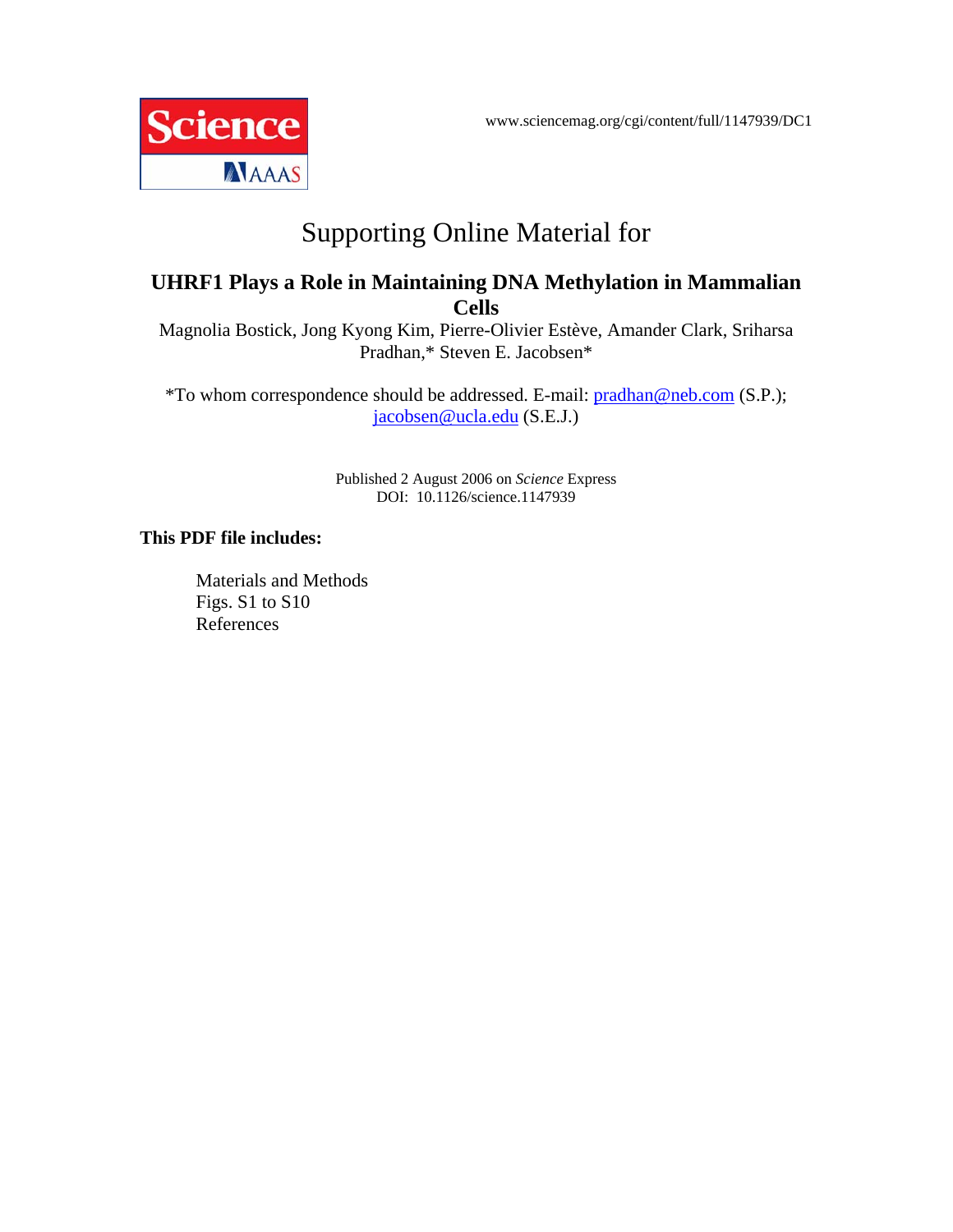#### **Materials/Methods**

#### *Cell culture and Plasmid Constructs*

COS-7, HEK293, and HeLa cells were obtained from American Type Culture Collection (ATCC). Mouse embryonic stem cells (a generous gift of Haruhiko Koseki and Masahiro Muto), E14 and *mUhrf1-/-* (19-4) were cultured on 0.1% gelatin (Sigma, St. Louis, MO) in Glasgow's Minimal Essential Medium (Invitrogen, Carlsbad, CA), supplemented with 50 units/mL mouse Leukemia Inhibitory Factor (LIF) (Chemicon, Temecula, CA), 10% Defined fetal bovine serum (Hyclone, Logan, UT), 1x non-essential amino acids, 1 mM sodium pyruvate, 2 mM L-glutamine and 55 μM beta-mercaptoethanol. The SRA domain (amino acids 393-621) was amplified from a full-length *mUhrf* cDNA construct in pcDNA3.1 (a generous gift of Paolo Di Fiore; *1*). The SRA domain (376-605) was amplified from full-length *hUHRF1* cDNA synthesized using total RNA from HeLa cells. The product was cloned into pENTR-TEV and recombined into pDEST15 (Invitrogen, Carlsbad, CA) to create the GST fusion. The full-length *mUhrf1* and *hUHRF1* were amplified and cloned into EcoRI and XhoI sites of pEGFPC2 to create each GFP fusion. DsRed-DNMT1 construct was used previously in (*2*). Chitin binding domain (CBD)- DNMT1 (amino acids 1-1465) was cloned into pcDNA4.1.

#### *Southern blot analysis*

Genomic DNA was extracted from wild-type (E14, passage 15) and *mUhrf1-/-* cells (19- 4, passage 6) (*3*) using a Genomic DNA Extraction Kit (Zymo Research, Orange, CA) according to manufacturer's instructions. 750 nanograms of DNA was digested with either HpaII or MspI (New England Biolabs, Ipswich, MA) overnight and subsequently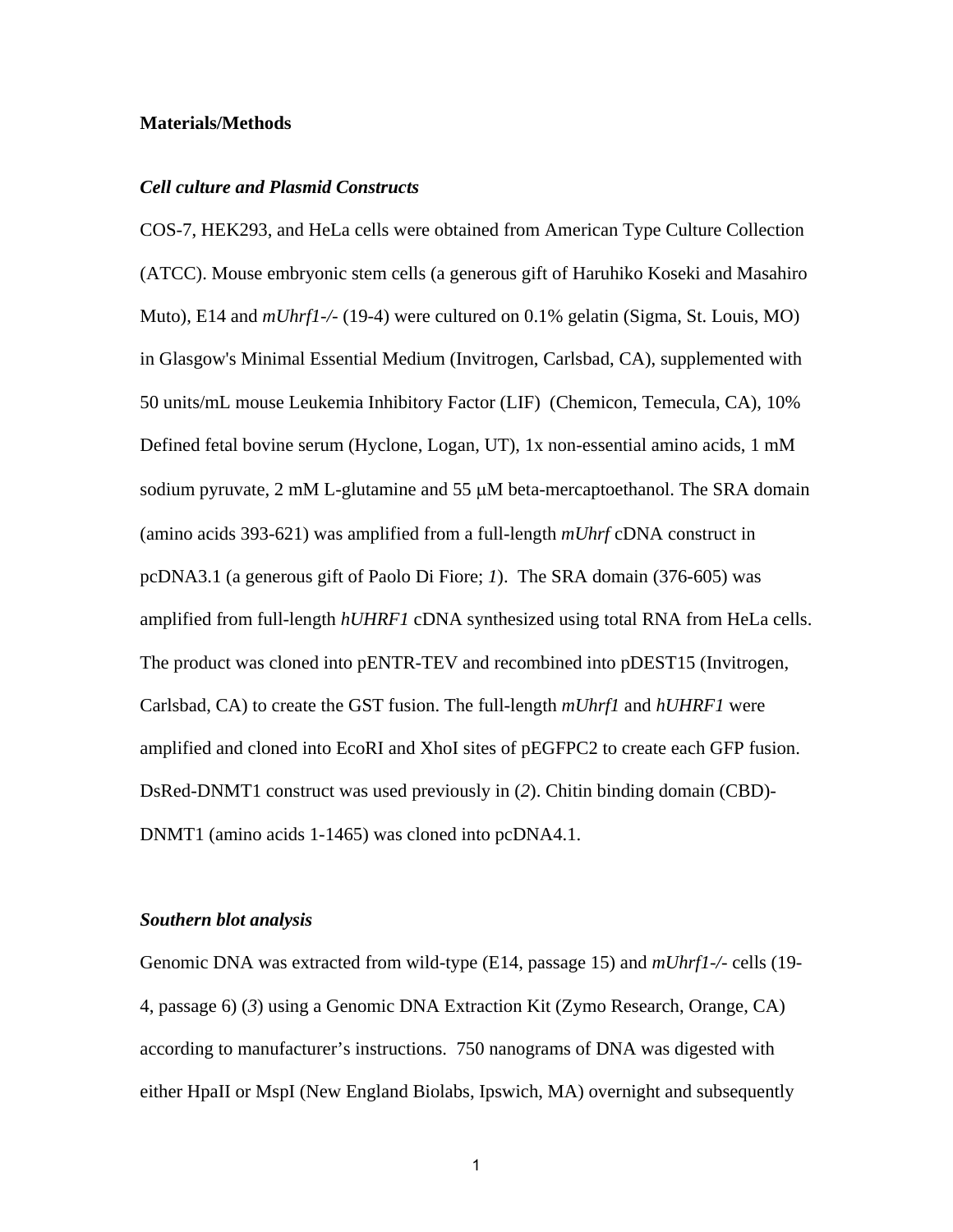run on a 1% agarose gel. After transfer to Hybond-N+ (Amersham, Piscataway, NJ), the blot was hybridized to radiolabelled minor satellite (a generous gift of Guoping Fan; *4*) or *IAP* probe (a generous gift of Tim Bestor; 5) overnight, washed under high stringency conditions, and autoradiographed. Southern blots were performed at least three independent times to confirm reproducibility.

#### *Genomic Bisulfite Sequencing*

Four micrograms of genomic DNA was treated with bisulfite and desulphonated using the MethylEasy kit according to manufacturer's instructions (Human Genetic Signatures, Sydney, Australia). Two microliters of bisulfite DNA was used to amplify *IAP* and *Line-1* elements using primers and conditions in (*6*). Amplified regions were cloned into pCR2.1-TOPO (Invitrogen, Carlsbad, CA) and sequenced.

#### *Electrophoretic mobility shift assays*

GST-UHRF1SRA was expressed and purified as described previously (*7*). For mUHRF1, mobility shift assays were performed with 10 ng of protein (*7*), at pH 6.8. HindIII-digested Lambda DNA (Invitrogen, Carlsbad, CA) was used as a non-specific competitor. For hUHRF1 assays were performed with 100ng of purified proteins. Since the gel shift assays were performed in the presence of a vast excess of unmethylated competitor DNA, the complexes appeared to be specific. Oligonucleotides used for binding are described in Supplemental Figure S7. For  $K_d$  analysis, at least two sets of independent experiments were performed with two different batches of GST-mUHRF1- SRA proteins. The bound fraction was plotted against the protein concentration, and data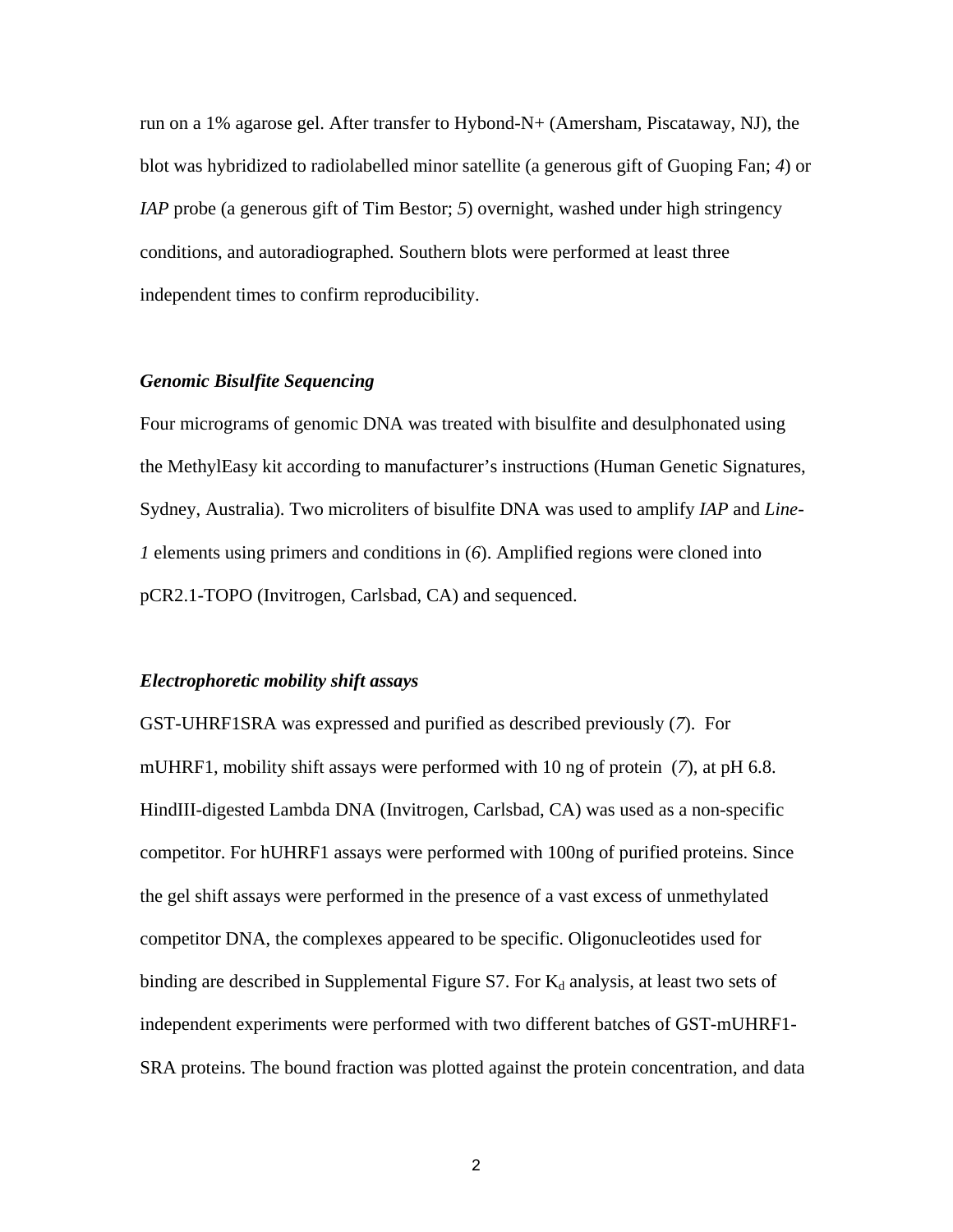were analyzed using non-linear regression fit using Prism version 4.0c (GraphPadSoftware, Inc., CA).

#### *Microscopy*

COS-7 cells were transfected with *DsRed-DNMT1* or *Uhrf1-GFP* (5 micrograms) plasmids with Transpass D2 reagent (New England Biolabs, Ipswich, MA) for 48 hours. Fluorescence microscopy was performed as previously described (*2*). Cells were visualized with a Zeiss 200M microscope with a 63X oil objective lens at 488 nm for GFP-UHRF1, 568 nm for DsRed-DNMT1, and 460 nm for DNA staining with Hoechst 33342.

COS-7 cells grown on slides were transfected with 200 nM of UHRF1 siRNA (Invitrogen, Carlsbad, CA) or Litmus siRNA (New England Biolabs, Ipswich, MA) with RNAiFECT transfection reagent (Qiagen, Valencia, CA) for 24h, and then transfected with 2 micrograms of GFP-DNMT1 encoding plasmid for the next 48h. Cells were fixed in methanol, permeabilized with PBS-1% Triton X-100 and incubated with anti-PCNA (Cell Signaling Technology, Danvers, MA) for overnight after blocking the slides with PBS-5% BSA. PCNA was revealed by an anti-mouse IgG Alexa Fluor 594 (Molecular Probes, Invitrogen, Carlsbad, CA). Nuclear staining was performed by using Hoechst 33342.

*mUhrf1-/-* cells were fixed in methanol, permeabilized with PBS-1% Triton X-100 and incubated with anti-PCNA (Cell Signaling Technology, Danvers, MA) for overnight after blocking the slides with 1xPBS-5% BSA. PCNA was revealed by an antimouse IgG Alexa Fluor 594 (Molecular Probes, Invitrogen, Carlsbad, CA) and the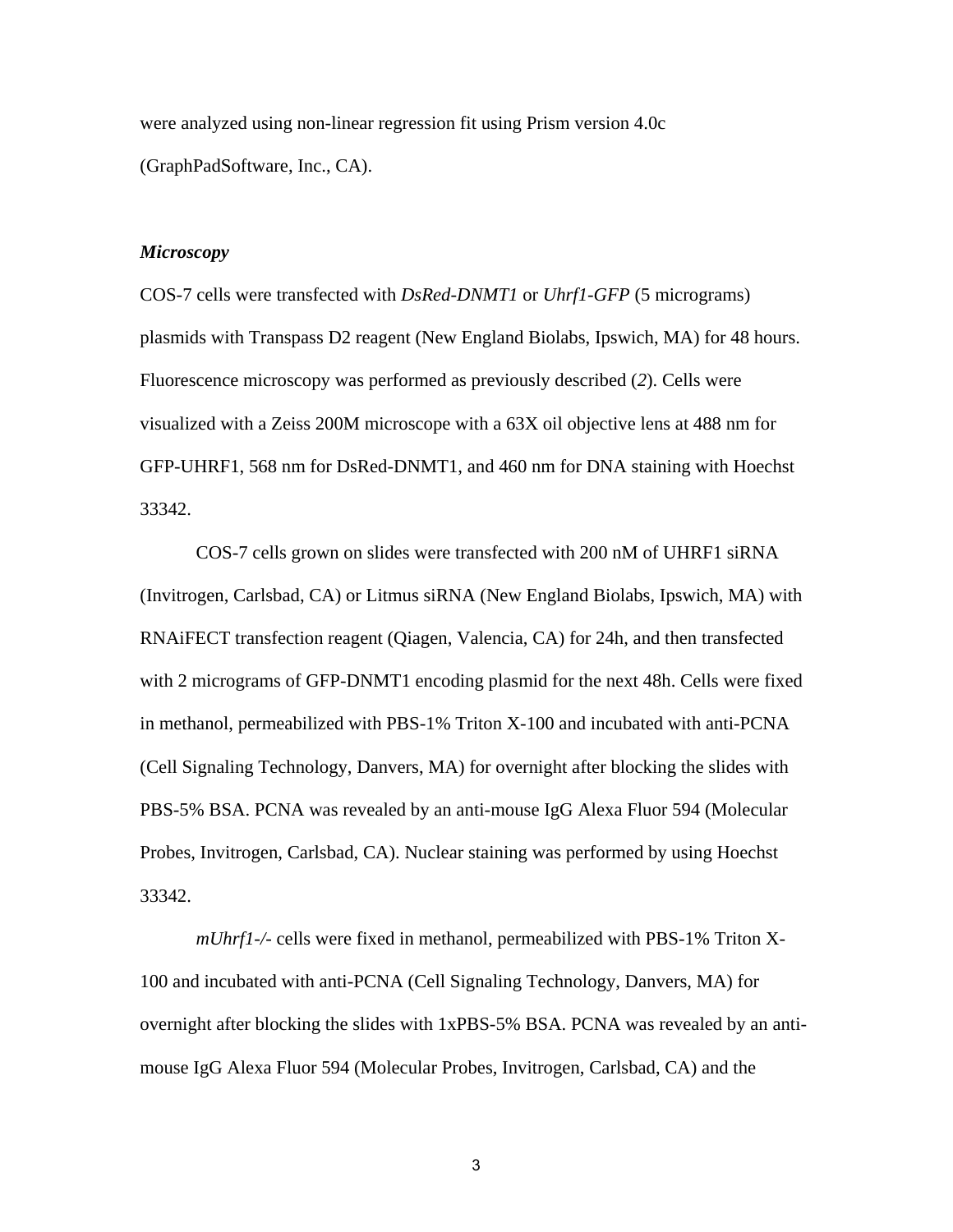DNMT1 was revealed using Anti-DNMT1 polyclonal antibody overnight Santa Cruz, CA), followed by probing with anti-rabbit IgG Alexa Fluor 488 (Molecular Probes, Invitrogen, Carlsbad, CA).

#### *Chromatin association experiments*

*hUHRF1* siRNAs (Invitrogen, Carlsbad, CA) or *DNMT1* siRNAs (New England Biolabs, Ipswich, MA) were introduced into HeLa cells by two transfections using RNAiFECT reagent (Qiagen, Valencia, CA), (*2*). Forty-eight hours after the second transfection, chromatin purifications were performed as described previously (*2*). Briefly, the transfected HeLa cells were subjected to crosslinking with 1% formaldehyde for 10 min at room temperature, followed by washing twice with PBS (pH 7.4) and lysis in buffer A  $(100 \text{ mM Tris-Cl at pH } 7.5, 5 \text{ mM } MgCl<sub>2</sub>, 60 \text{ mM KCl}, 0.5 \text{ mM DTT}, 125 \text{ mM NaCl},$ 300 mM sucrose, 1% NP-40). After lysis on ice for 10 min, the nuclei were pelleted, resuspended in buffer B (100 mM Tris-Cl at pH 7.5, 1 mM CaCl<sub>2</sub>, 60 mM KCl, 0.5 mM DTT, 125 mM NaCl, 300 mM sucrose), and added with 10 U of S7 nuclease (Roche, Indianapolis, IN) for 20 min at 37  $^{\circ}$ C. The reaction was stopped by adding 50 mM EDTA. The chromatin was pelletted and resuspended in buffer C (1% SDS, 10 mM EDTA, 50 mM Tris-Cl at pH 8.0) overnight at 4 °C. After centrifugation (13000 rpm, 2 min at room temperature), the supernatant was used for western blotting. All buffers contained PMSF and protease inhibitor cocktail (Sigma, St. Louis, MO).

#### *Co-precipitation and Western analysis*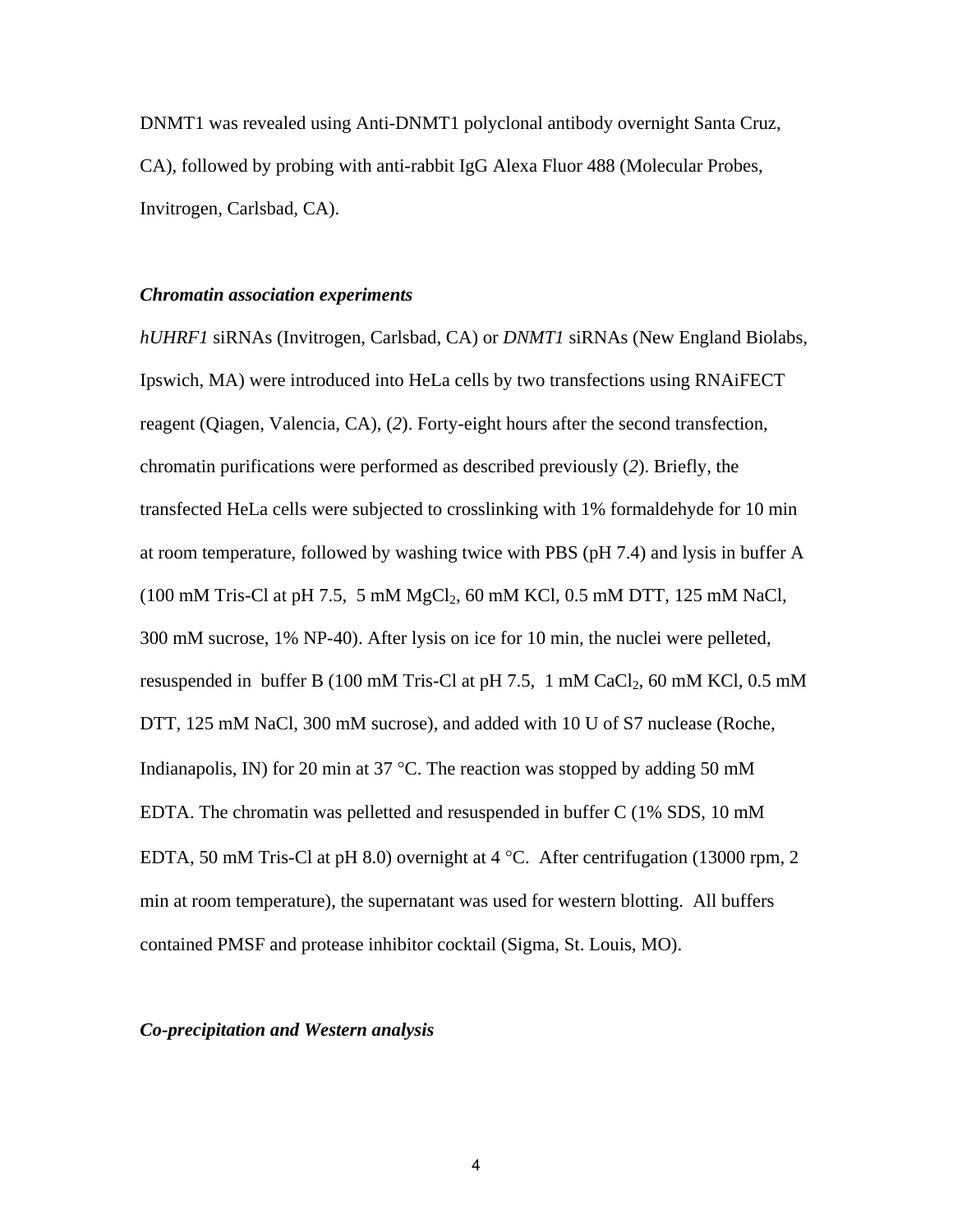HEK293 cells were transfected with CBD-DNMT1 by FuGENE (Roche, Indianapolis, IN) and selected with Zeocin (Invitrogen, Carlsbad, CA). Pull-down experiments were performed as described in (*2*). Nuclear extract proteins (500 μg) in PBS (pH 7.4) were incubated with chitin beads (New England Biolabs, Ipswich, MA) at 4 °C, overnight with rotation. The beads were washed with ice-cold PBS twice and the protein complex was eluted with SDS loading buffer at 95 °C for 5 min. Western blots were performed with anti-DNMT1 (New England Biolabs, Ipswich, MA), anti-hUHRF1 (BD Biosciences, Franklin Lakes, NJ, Cat.# 612264). In this way, we could assess the association of endogenous hUHRF1 with the CBD-tagged DNMT1. For the experiments shown in Figure 3B, we also utilized anti-H3 (Cell Signaling Technology, Danvers, MA) and anti-Actin antibodies (Sigma, St. Louis, MO). For protein analysis 30 micrograms of total protein extracted from *mUhrf1-/-* cells were Western blotted with anti-DNMT1, anti-DNMT3a, anti-DNMT3b and anti-PCNA antibodies (New England Biolabs, Ipswich, MA).

#### *In vitro interaction analysis*

GST fusions of mUHRF1 and DNMT1 were created in pGEX5.1 (Amersham Biosciences, Piscataway, NJ), and expressed and purified by using glutathione sepharose beads (Amersham Biosciences, Piscataway, NJ). DNMT1 was expressed and purified from baculovirus-infected Sf9 cells. Purified mUHRF1 was obtained by PCR cloning into NdeI/XhoI sites of pET-28a (Novagen, San Diego, CA) and Ni-Sepharose chromatography. GST pull-down assays were performed by incubating the GST or GST fusion protein beads with purified DNMT1 or mUHRF1 in binding buffer (50 mM Tris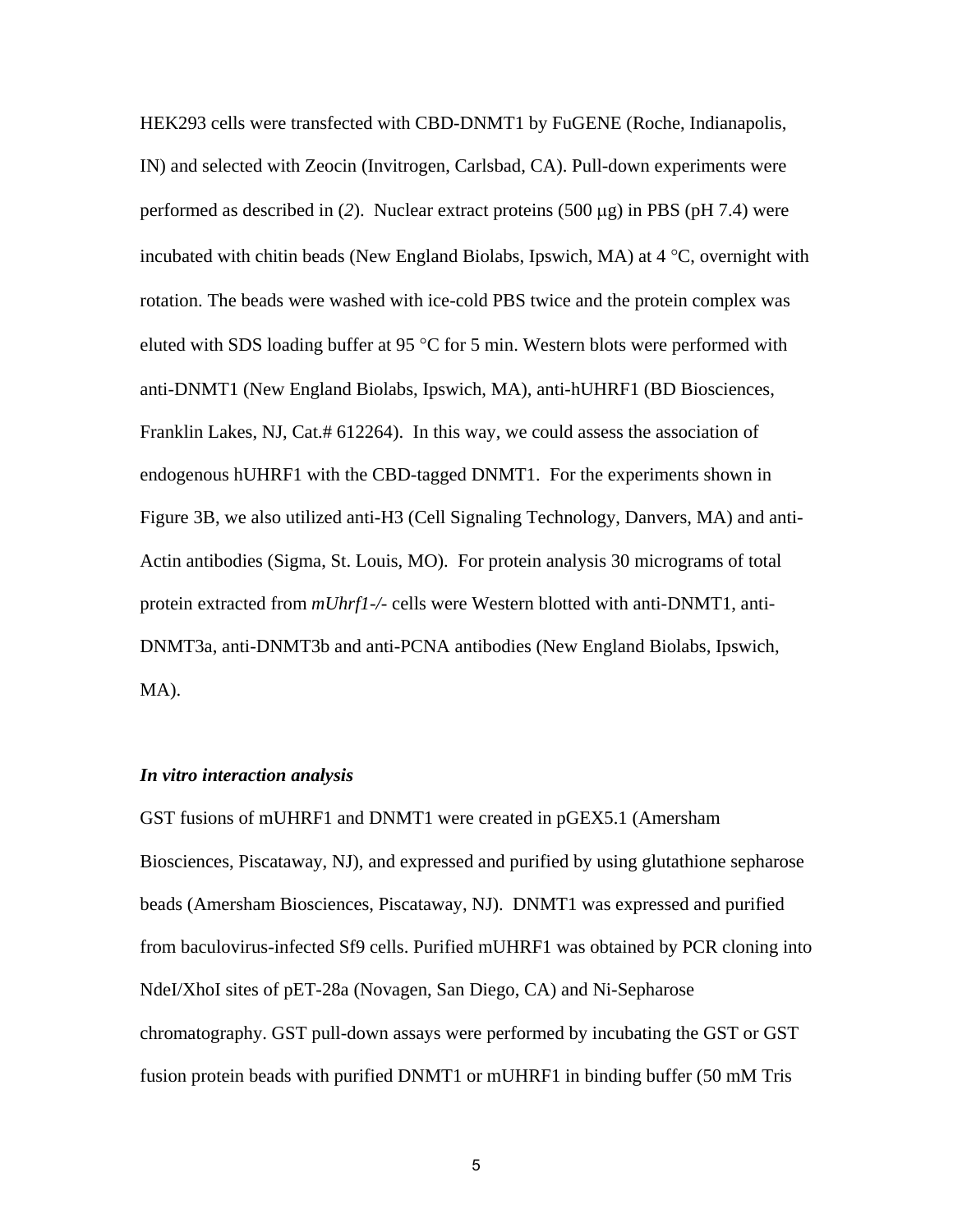pH 7.5, 28 μM ZnCl<sub>2</sub>, 0.4% Triton X-100, 150 mM NaCl, 10 % glycerol) at 4 °C for 2 h. The beads were washed 3 times with the binding buffer containing 500 mM NaCl and the protein complex was eluted with SDS sample buffer at 95°C for 5 min. Interacting proteins were visualized with anti-DNMT1 (New England Biolabs, Ipswich, MA) or antimUHRF1 antibodies (a generous gift of Haruhiko Koseki and Masahiro Muto).

#### *Methylation Specific PCR*

*hUHRF1* siRNAs (Invitrogen, Carlsbad, CA) were introduce into HeLa cells by three transfections using RNAiFECT reagent (Qiagen, Valencia, CA) (*2*). Two micrograms of genomic DNA was treated with bisulfite and desulfonated using EpiTect Bisulfite kit (Qiagen, Valencia, CA). Two to four microliters of bisulfite DNA was used to amplify, IGS-*rDNA* (*2*), *Line-1* (Methylated: 5'-AAGATGGTCGAA-TAGGAATAGTTTC-3' and 5'-CACTCCCTAATAAAATAAACCCGAT-3', Unmethylated: 5'-AGATGGTTG-AATAGGAATAGTTTTG-3' and 5'-CACTCCCTAATAAAATAAACCCAAT-3') and *RAR-*β*2* (*8*) using primers specific for methylated or unmethylated sequences and conditions in (*9*).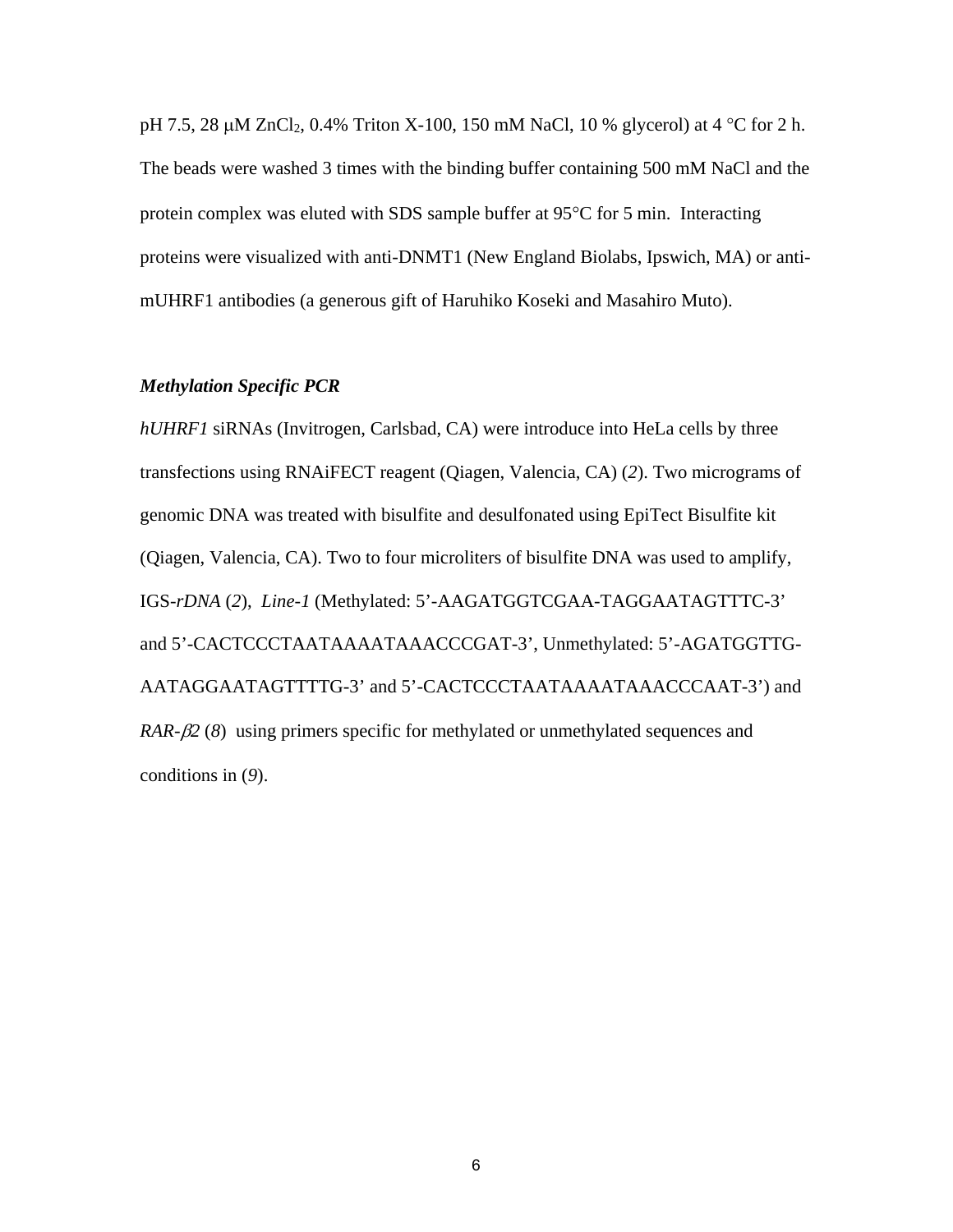

**Figure S1.** *mUHRF1-/-* **cells have wild-type levels of DNA methyltransferases.** Western blot of DNMT1, DNMT3a, DNMT3b, and PCNA with cell extracts from wild-type (+/+) or  $mUHRF1-/-$  (-/-) embryonic stem (ES) cells. MW denotes the lane with protein molecular weight markers, with sizes on left of gel in kDa.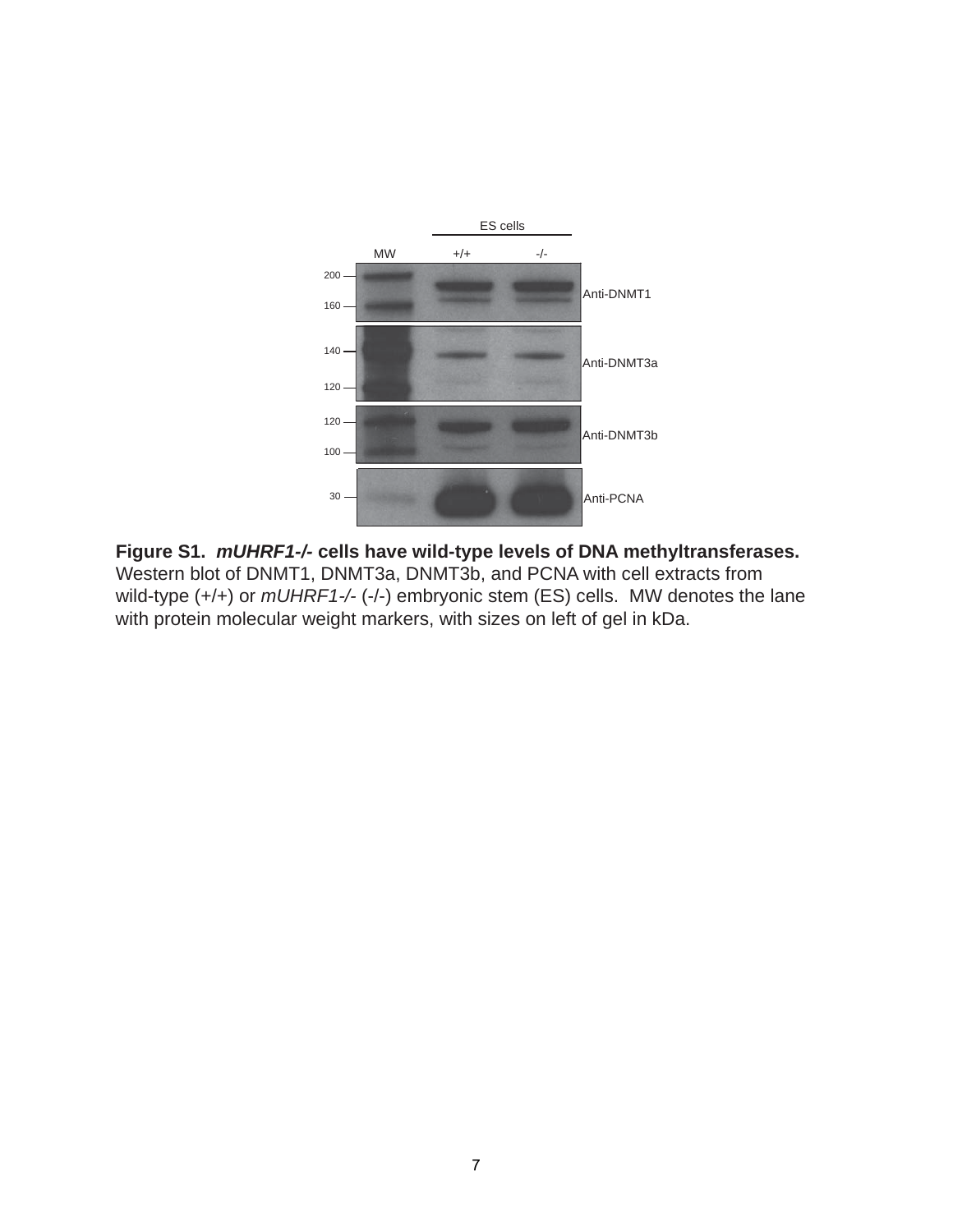

**Figure S2. Colocalization of hUHRF1 and DNMT1.** Detection of DsRed-DNMT1 and GFP-hUHRF1 transiently expressed in synchronized COS-7 cells. Cells were released from G1 arrest and visualized in late S Phase. DNA in the nucleus (DNA) was visualized with Hoechst stain.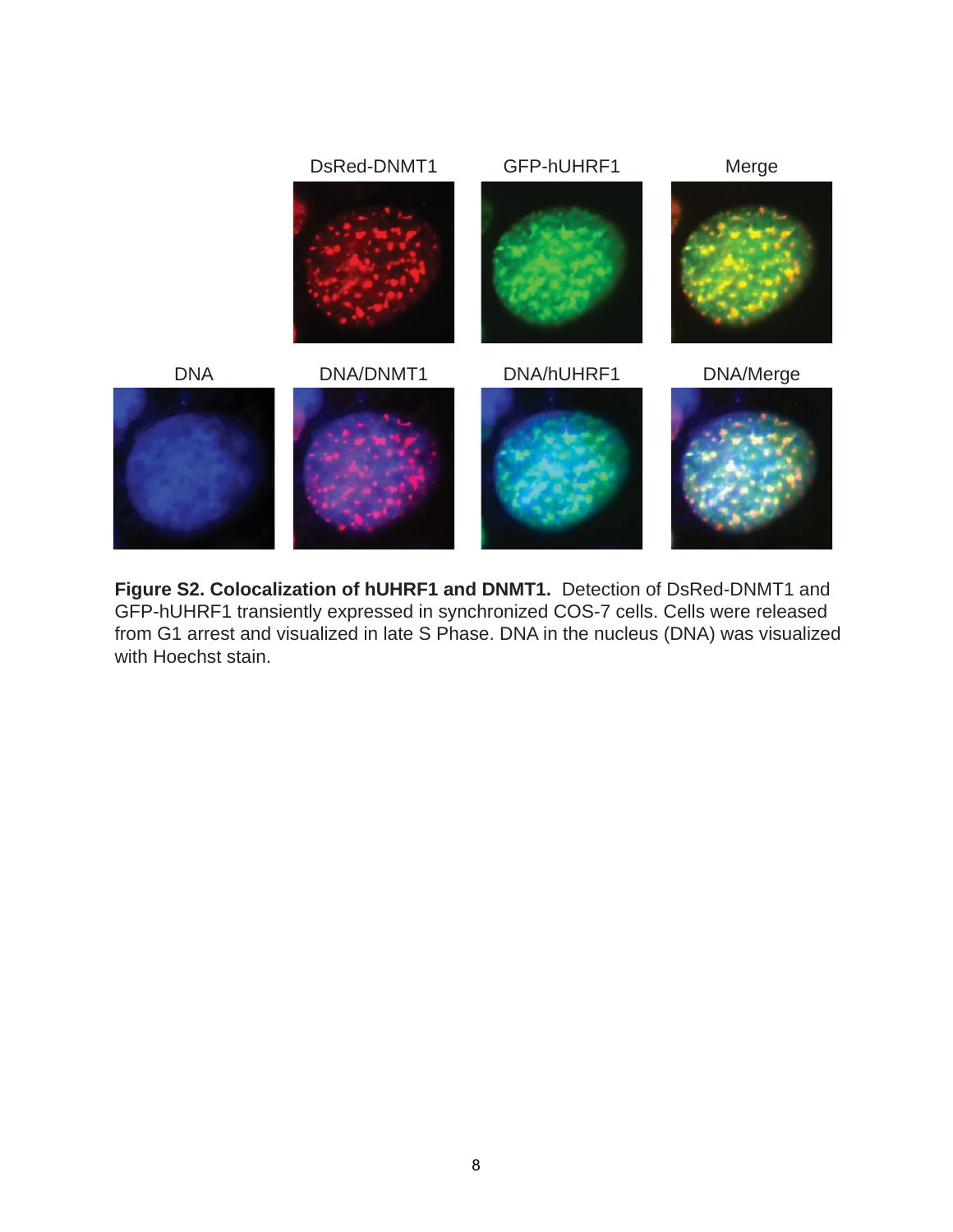

# **Figure S3. Cell cycle-dependent chromatin association of DNMT1, hUHRF1, and**

**PCNA.** HeLa cells were synchronized by thymidine/ aphidicolin block and released into regular medium. Time points in hours (hr) after the release are indicated at the top of the panels. Western blots for DNMT1, hUHRF, and PCNA to detect association with chromatin. H3 and H3 phospho-Ser10 (H3 pSer10) antibodies were used for a loading control and mitosis marker, respectively.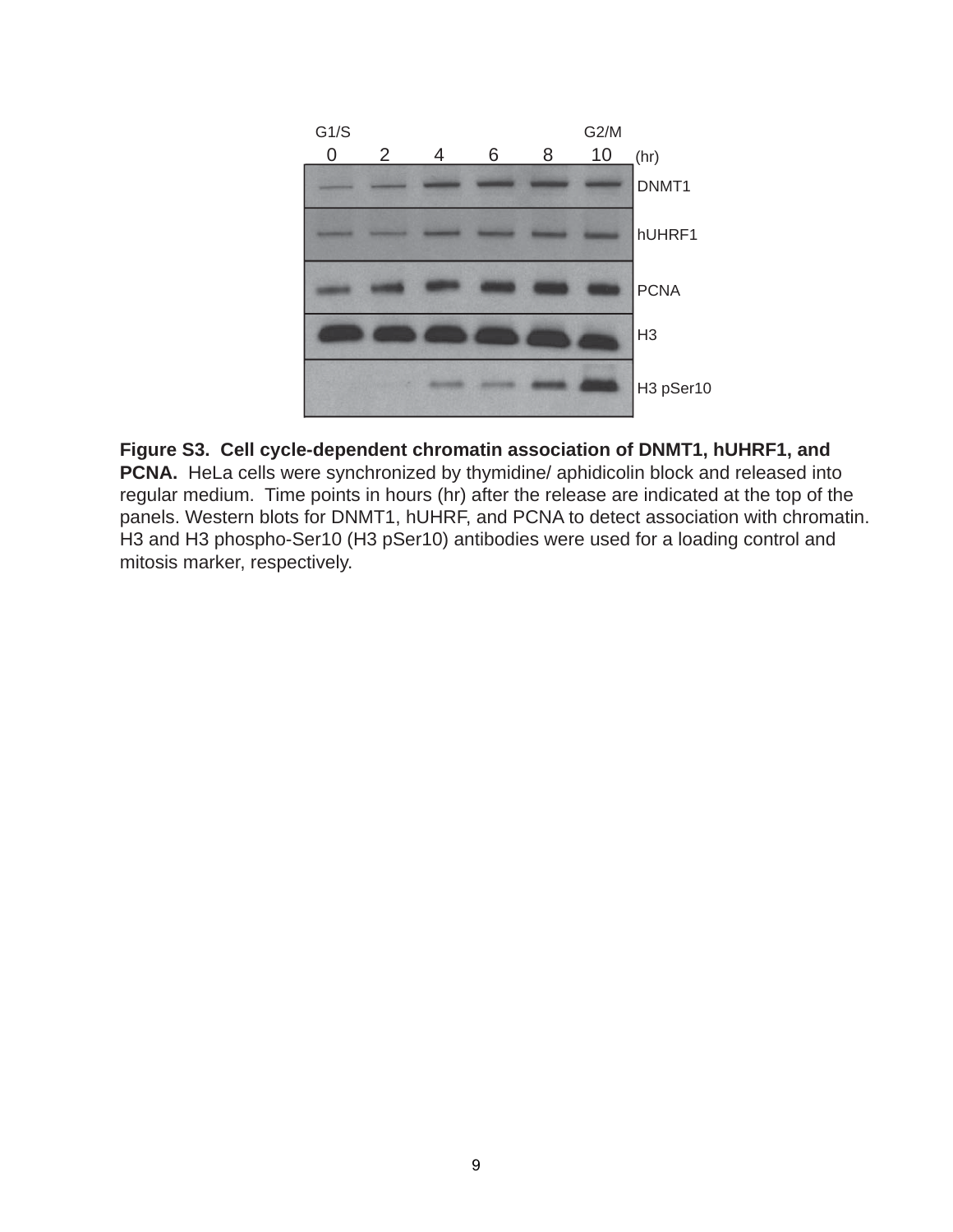

**Figure S4. Mapping DNMT1 and mUHRF1 interaction domains.** (**A**) Various domains of mUHRF1 are indicated by a schematic presentation of the GST fusion constructs shown with amino acid numbers. UBL, ubiquitin-like; PHD, plant homeodomain; SRA, SET and RING associated; RING, Really Interesting New Gene. (**B**) Various domains of DNMT1 are indicated by schematic diagram of the GST fusion fragments shown with amino acid numbers. CXXC, Zincfinger; BAH, Bromo adjacent homology; MTase, methyltransferase. (**C**) GST pull-down assay demonstrating interacting regions between purified GST-fused UHRF1 fragments and baculovirus expressed full-length DNMT1. The input DNMT1 is included as control. All GST fusions were validated by western blot analysis with anti-GST antibodies (data not shown). After the transfer of the proteins, the blots were stained with ponceau stain (data not shown) to determine the quality of protein transfer. (**D**) GST pull-down assay demonstrating interacting regions between purified GSTfused DNMT1 fragments and *E.coli* expressed full-length 6xHis tagged UHRF1. The input mUHRF1 is included as control. All GST fusions were validated by western blot analysis with anti-GST antibodies (data not shown). After the transfer of the proteins, the blots were stained with ponceau stain (data not shown) to determine the quality of protein transfer.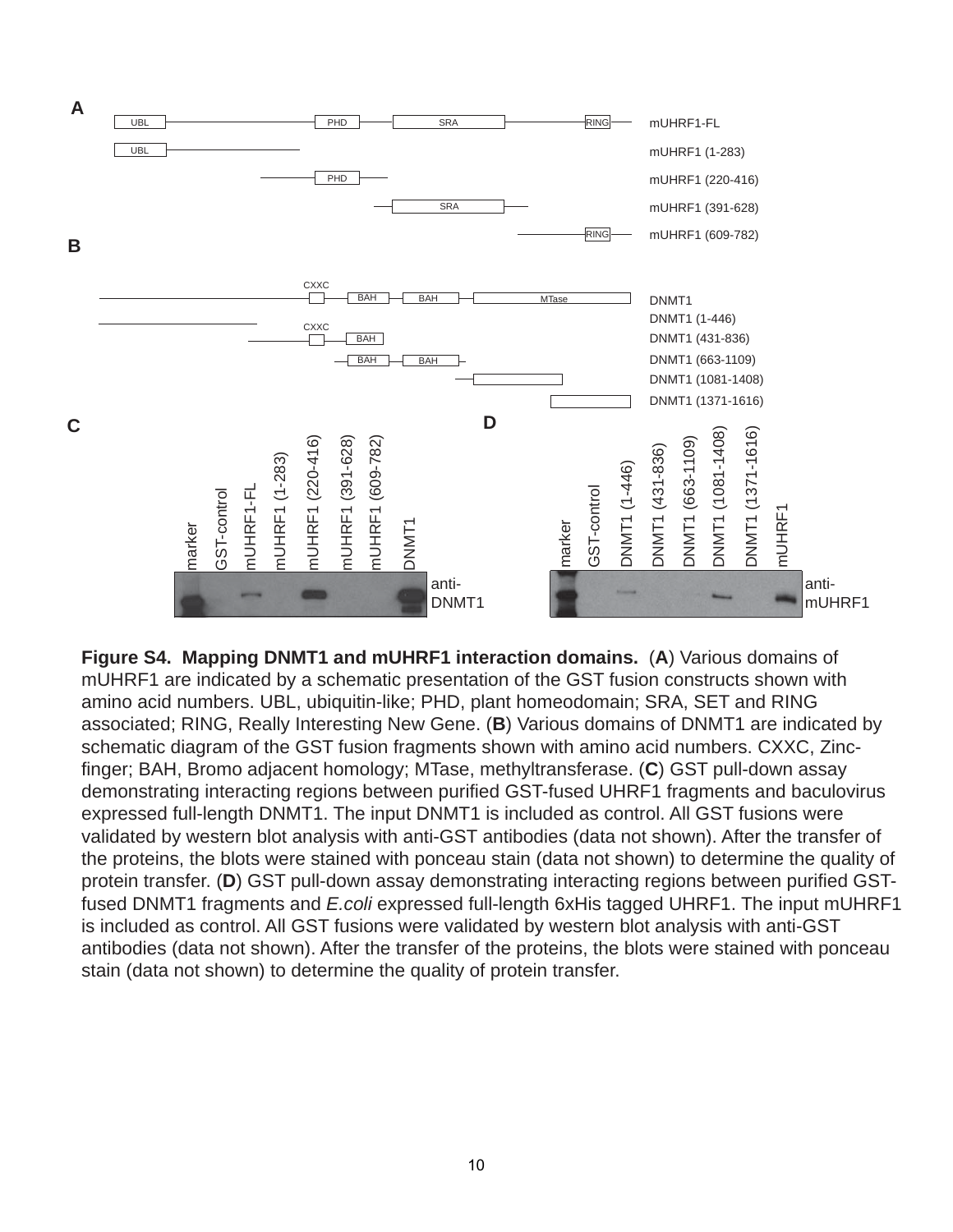

# **Figure S5. DNA Methylation levels are decreased by UHRF1 knockdown in HeLa cells.**

Methylation-specific PCR for *IGS-rDNA*, *LINE-1*, and *RAR-*β*2* after siRNA-mediated knockdown of hUHRF1 in HeLa cells. Unmethylated (U) and methylated (M) gene-specific products are shown. Markers are in basepairs.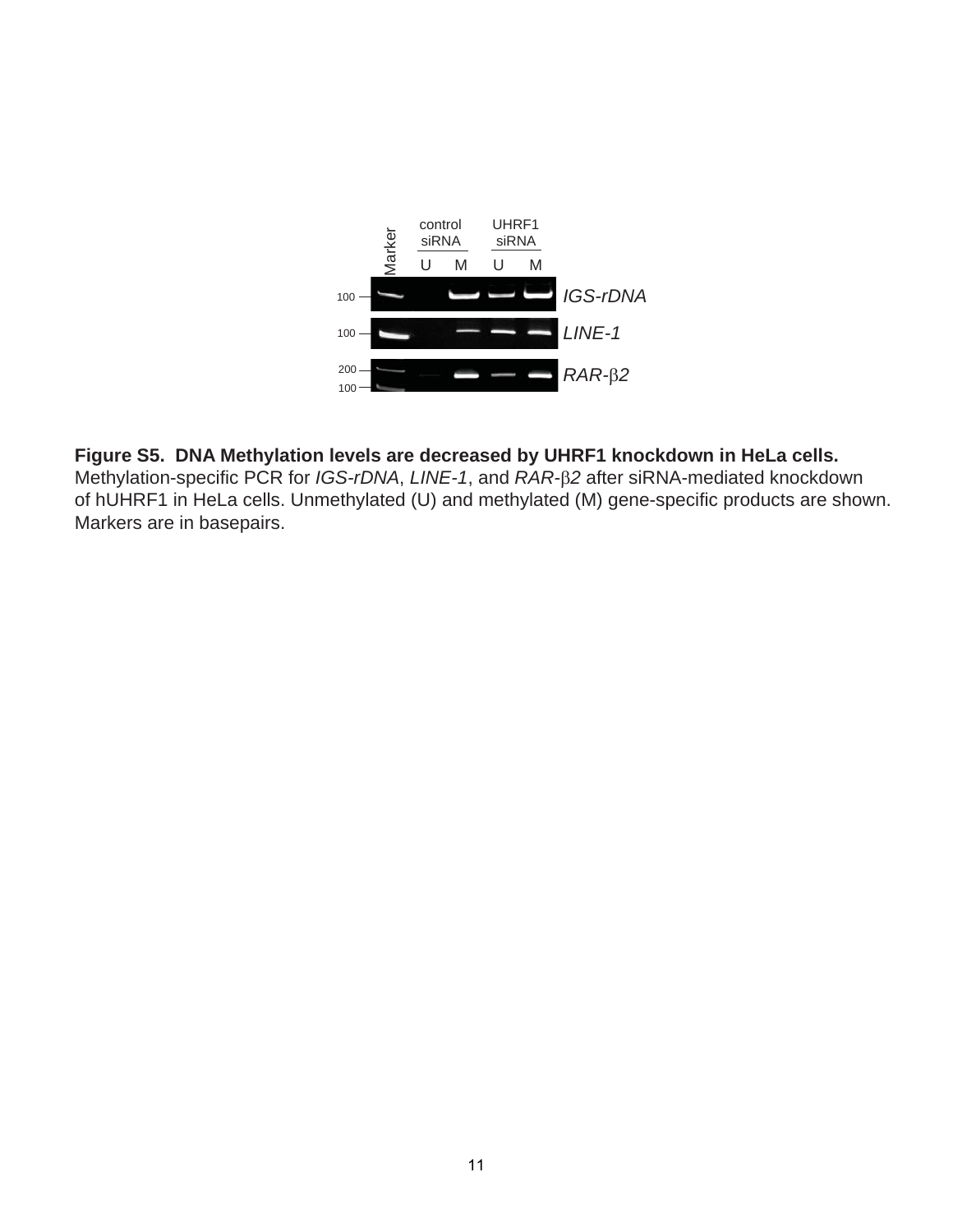

**Figure S6. DNMT1 localization is disrupted in** *mUHRF1-/-* **cells.** Immunofluorecence images of wild-type (top panel) or *mUhrf1-/-* (bottom panel) cells. DNMT1 localization was visualized with rabbit anti-DNMT1 antibodies and anti-rabbit AlexaFluor 488. PCNA was visualized with mouse anti-PCNA antibodies and anti-mouse AlexaFluor 594. The nuclear DNA was stained with Hoechst 33342 for visualization.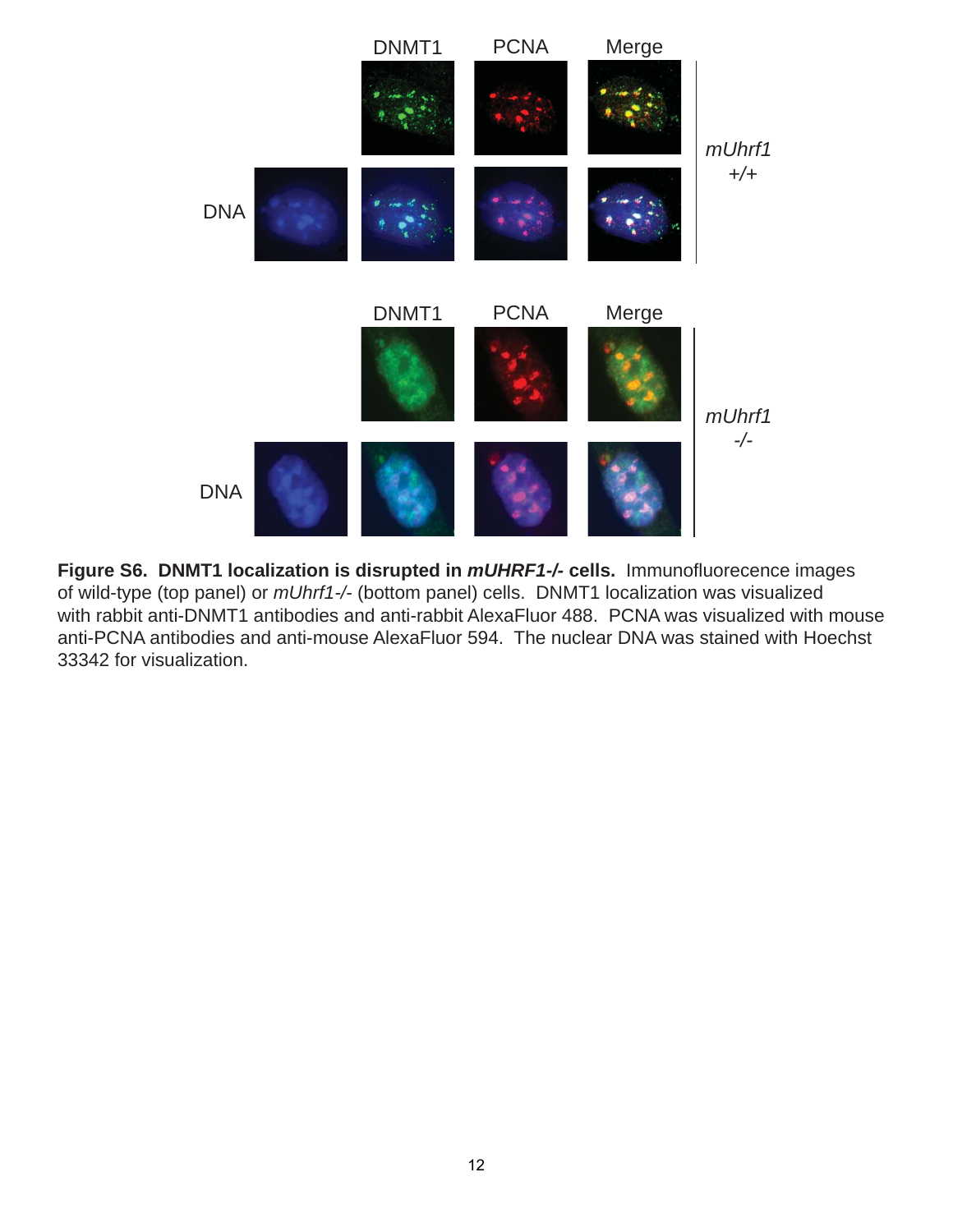- CG U cgcgacgacgcaccacgacgcacgacgcgaacgcgccaa gccgtgctgcgtggtgctcggtgctgcgcttcgcgggtt
	- M mgmgamgamgcamgamgamgcamgamgmgaamgmgmgaa gmgmtgmtgmgtgmtgmtgmgtgmtgmgmttgmgmgmtt
	- Hs mgmgamgamgcamgamgamgcamgamgmgaamgmgmgaa gccgtgctgcgtggtgctcggtgctgcgcttcgcgggtt
	- Ha cgcgacgacgcaccacgacgcacgacgcgaacgcgccaa gmgmtgmtgmgtgmtgmtgmgtgmtgmgmttgmgmgmtt
- CHG U cagcagacagtcagcagttcagcagacagcagccagcag gtcgtctgtcactcgtcaagtcgtctgtcgtcggtcgtc
	- M magmagamagtmagmagttmagmagamagmagcmagmag gtmgtmtgtmagtmgtmaagtmgtmtgtmgtmggtmgtm
	- Hs cagcagacagtcagcagttcagcagacagcagccagcag gtmgtmtgtmagtmgtmaagtmgtmtgtmgtmggtmgtm
- CHH U cactcccccactctcccacccactcactccctcccactt gtgagggggtgagagggtgggtgagtgagggagggtgaa
	- M mamtmcmcmamtmtmcmamcmamtmamtmcmtmcmamtt gtgagggggtgagagggtgggtgagtgagggagggtgaa

**Figure S7. Oligonucleotides used in mobility shift assays.** Double-stranded oligonucleotides containing unmethylated (U), fully methylated (M), or hemimethylated DNA with the methyl-cytosine on sense (Hs) or antisense (Ha) strands, in either a CG , CHG, or CHH sequence context  $(H = A, T, or C)$ . c, cytosine; g, guanosine; a, adenosine; t, thymidine; m, 5-methyl cytosine.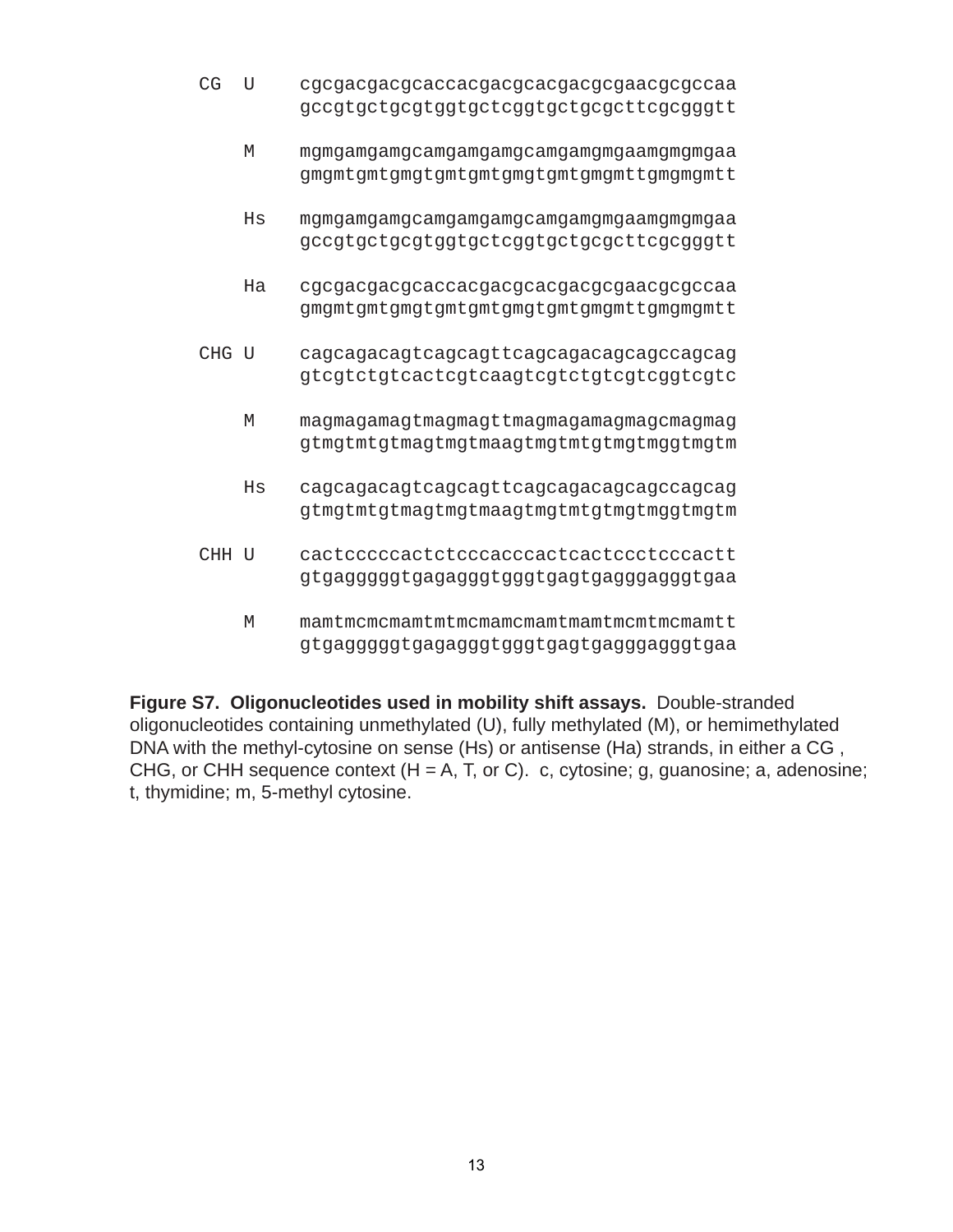

**Figure S8. Binding Assays of mUHRF1 utilized for Figure 4B.** Electrophoretic mobility shift assays with increasing amounts of GST-mUHRF1 binding unmethylated (CGu, **A**), fully methylated (CGm, **B**), or hemi-methylated (CGha, **C**; CGhs, **D**) double-stranded oligonucleotide, as representative of the data presented in Fig. 4B. Protein concentrations are doubled in each lane, starting at the left, with the lowest and highest amount indicated above the second and last lanes, respectively. fp is free probe.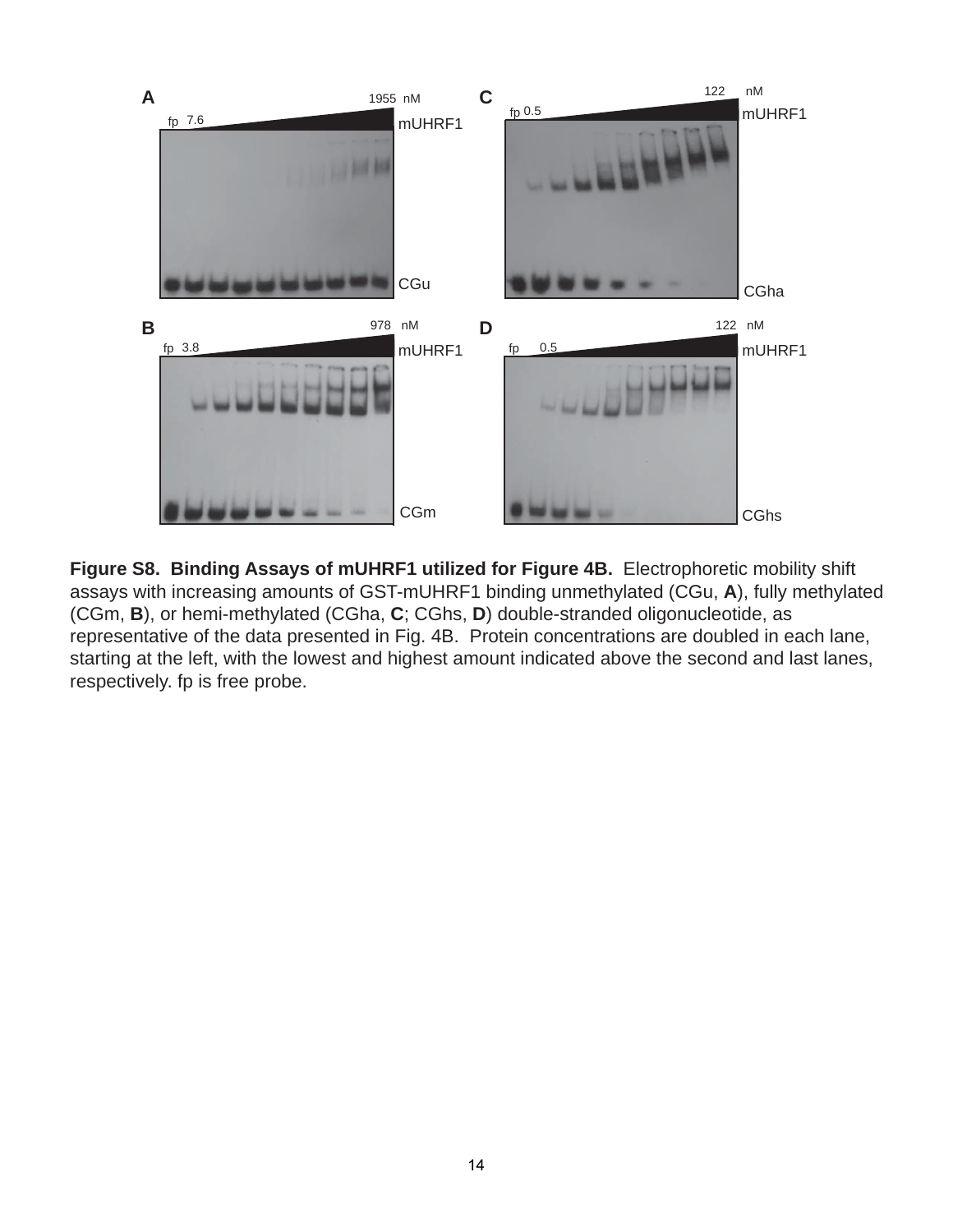

**Figure S9. The SRA domain of hUHRF1 prefers hemimethylated DNA.** Electrophoretic mobility shift assays with 100 ng of GST-hUHRF1 SRA domain binding to double-stranded oligonucleotides with CG dinucleotides either unmethylated (U), fully methylated (M), or hemimethylated on the sense (Hs) or antisense (Ha) strand. fp is free probe.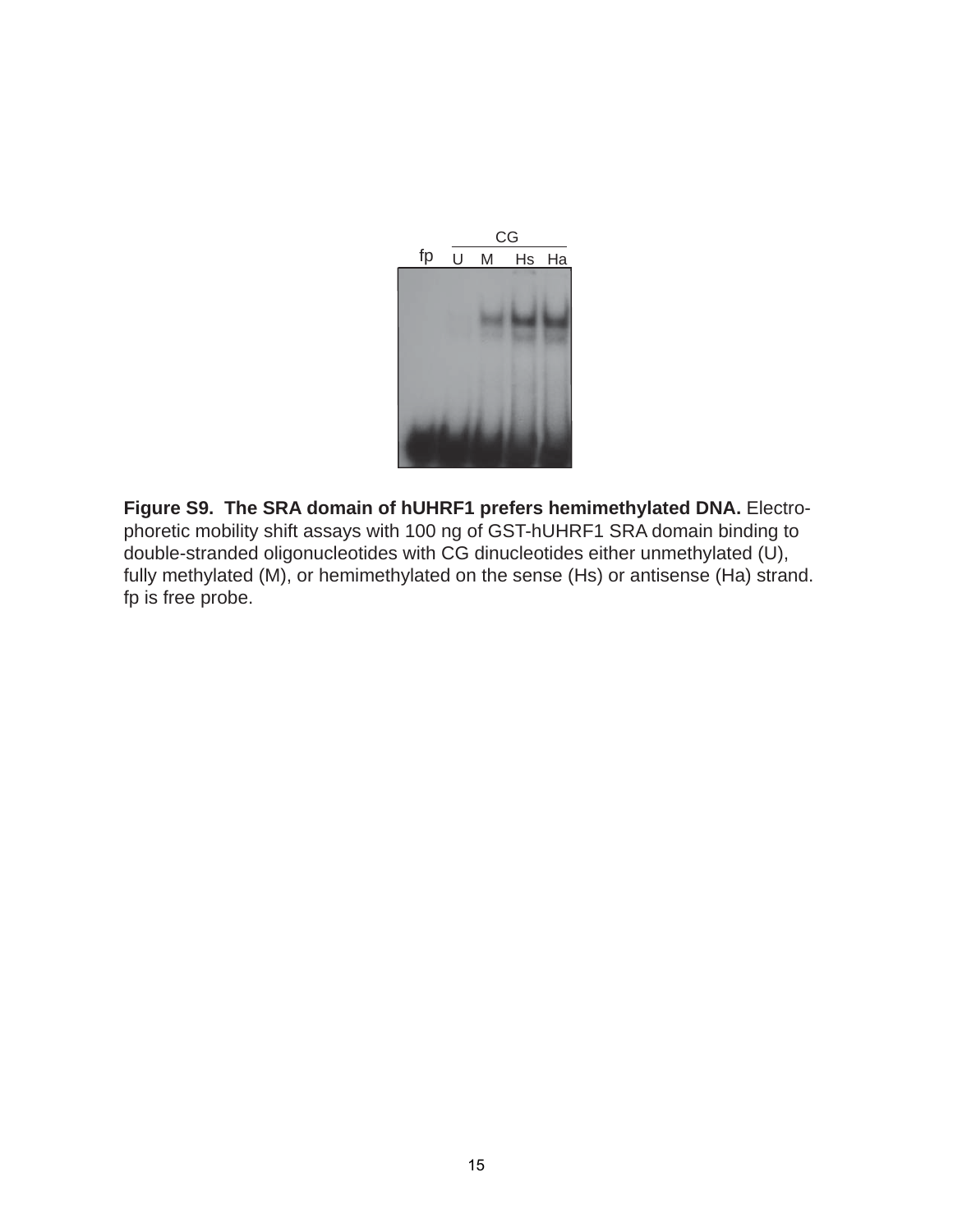

**Figure S10. SuvH6 SRA binding specificity is different than mUHRF.** Electrophoretic mobility shift assays with GST-SuvH6SRA binding to double-stranded oligonucleotides containing unmethylated (U), fully methylated (M), or hemi-methylated with the methyl-cytosine on the sense (Hs) or antisense (Ha) strand containing CG dinucleotides, CHG or CHH trinucleotides, where  $H = A$ , T, or C. fp is free probe.